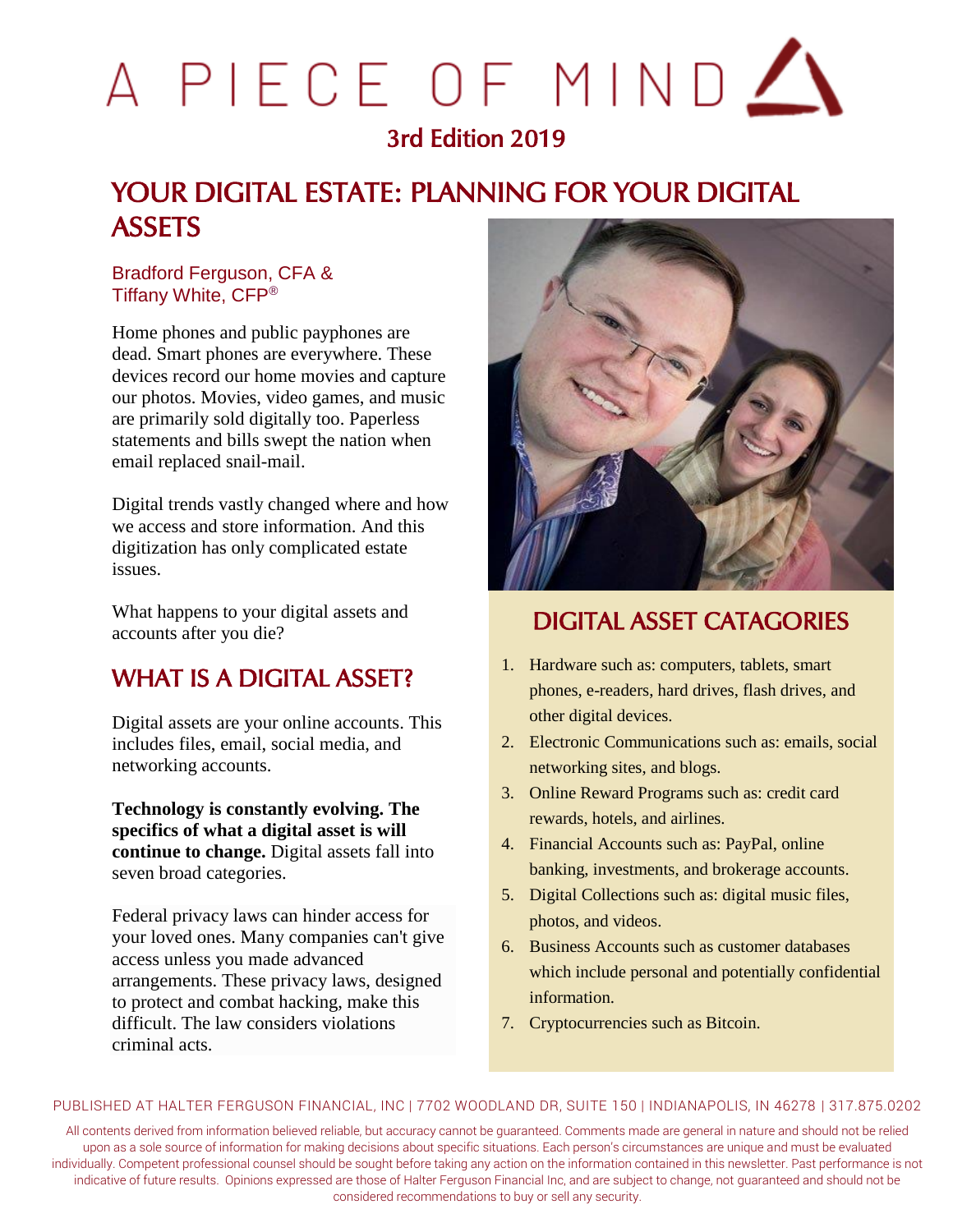## TERMS-OF-SERVICE



When you sign up for a service, rewards card, or credit card, you acknowledge a term of service agreement. This is sometimes called Terms and Conditions. These documents are almost universally long, boring, and seldom-if-ever read legalese.

Many people do not understand what the agreement says or does before clicking "I agree."

Often, these agreements may prohibit thirdparty access by anyone, including a fiduciary. Even in death. iTunes, for example, states that your purchased content cannot be transferred to anyone. Some states, like New York, have passed laws that override these terms-of-service limitations. But they are in the minority.

# THE ACT

Over a decade ago, states started introducing laws to handle digital assets. The latest Act is the "Revised Uniform Fiduciary Access to Digital Assets Act" (RUFADAA).

RUFADAA allows access to online accounts when the owner dies. The act also kicks in if the owner loses the ability to manage the account.

# HOW IT WORKS

You appoint a person as a fiduciary, to manage the digital assets and act in your best interest. This fiduciary might be a trustee or your power of attorney (POA). It does not have to be your financial or healthcare POA, or the executor of your will.

The act allows the appointed manager to access digital files, computers, web domains, and virtual currency. **Email, text, and social media are still blocked unless you specifically consent to access in a will, trust, POA, or other record.**

If you live in a state that passed RUFADAA, **consider updating your estate plan to provide a clear set of instructions for your digital assets.**

You may not see the harm in leaving email and social media accounts open and unused, but these accounts can become targets for identity theft.

# DIGITAL ASSET CHEAT SHEET

Here are six steps to help you create your own Digital Estate Plan.

Remember, this is an ongoing process and should be revisited as you add, change, and close digital accounts.

### **STEP ONE:** Take Inventory and Make a Master List

Consider your digital and online "life." What do you want to happen with this "life" after your death? What devices do you use? How many bills do you pay online? What about your social media accounts? These are just a few questions you should think about when planning your digital estate.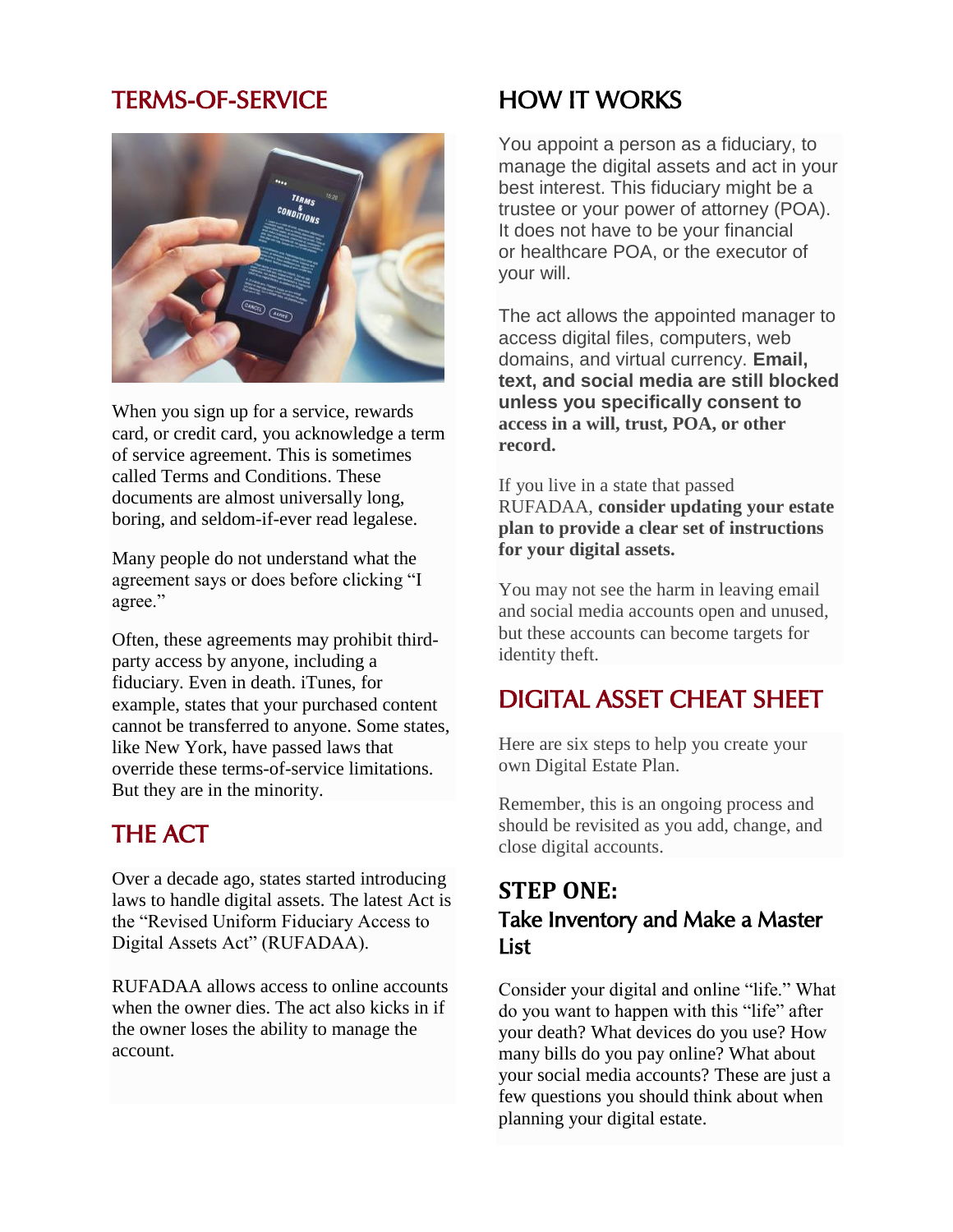This is not a quick process and should be revisited regularly. Think about:

#### **Hardware like:**

- Computers, tablets, e-readers, and smartphones
- External hard drives, flash drives, digital music players, and digital cameras

#### **Data and information such as:**

- Email, social media, video gaming, and messaging accounts
- Shopping, banking, and investment accounts
- Photo and video sharing/storage accounts
- Websites, domain names, and blogs

#### **Intellectual property like:**

- Copyrighted materials & Trademarks
- If you own a business, the business website

Make a list of everything your digital executor or fiduciary would need to access.

## STEP TWO: How Can Your Agent Access These Digital Assets?

Once you have your inventory, you need to give your agent access to these accounts. This may be through a tool. For instance:

- Facebook allows a "legacy contact." A personal administrator or immediate family member who can close or memorialize your account.
- Google has an inactive account manager. This allows you to name specific people whom Google and Gmail can share certain data with.
- Dropbox requires a court order to access the account. But you can share the files in your account with family and friends prior to death as part of your planning.

For those sites without tools, keep a list. You'll need to record your login, account information, passwords, and security keys. If you use a password manager like LastPass or 1Password, even better! Just share the login for that.

Remember to record passwords to your devices too, and where to find all your electronic goodies.

## STEP THREE: What Happens to These Digital Assets?

Do you want your online picture horde to go to your sister? Your Facebook account memorialized? If any of your digital assets have a monetary value, how should those be handled?

#### **Decide what you want to happen with every item in your inventory.**

Depending on the property, you may want things managed in different ways. You may want some things kept, some transferred (if allowed), and others erased. What you want done with your accounts and digital assets is your business, but Terms-of-Service (TOS) and state laws may not always agree.

Not all email providers handle this the same way. Google and Microsoft have very clear policies. Apple, not so much. According to Apple's TOS, your account is nontransferable and rights to stored and even purchased content expire with your death. Check with your providers for details.

## STEP FOUR: Name a Digital Executor or Fiduciary of Your Digital Assets

Who will you allow access to your digital assets? Choose someone to settle your digital estate.